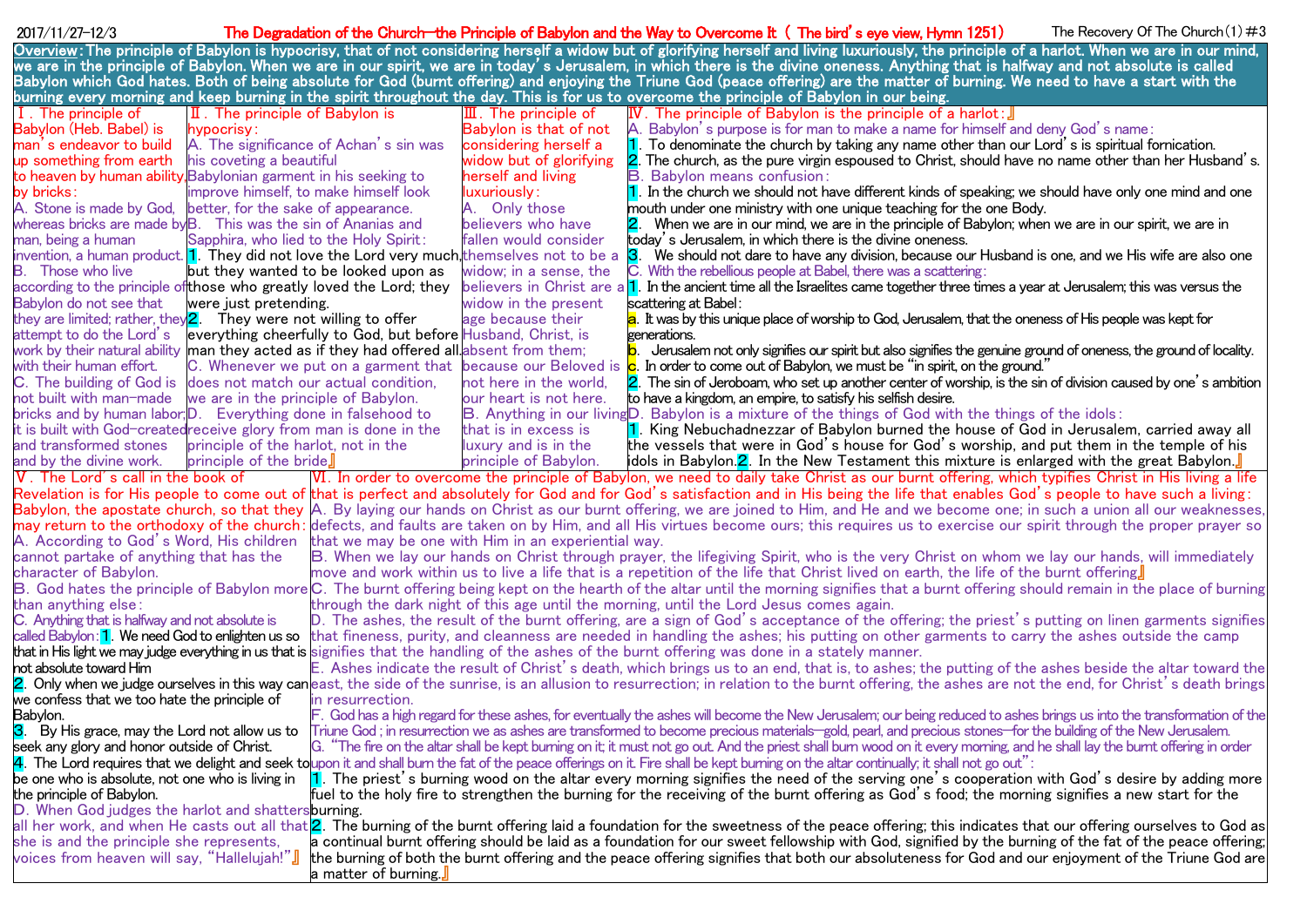Day1:Gen11:3 And they said to one another, Come, let us make bricks and burn them thoroughly. And they had brick for stone, and they had tar for mortar. 4 And they said, Come, let us build ourselves a city and a tower whose top is in the heavens; and let us make a name for ourselves, lest we be scattered over the surface of the whole earth.

Jos7:21 When I saw among the spoil a beautiful mantle of Shinar and two hundred shekels of silver and a wedge of gold weighing fifty shekels, I coveted them and took them. And now they are hidden in the earth in my tent, with the silver under it.

Day2: Rev18:7 As much as she has glorified herself and lived luxuriously, as much torment and sorrow give to her; for she says in her heart, I sit a queen, and I am not a widow, and I shall by no means see sorrow.

17:5 And on her forehead there was a name written, MYSTERY, BABYLON THE GREAT, THE MOTHER OF THE HARLOTS AND THE ABOMINATIONS OF THE EARTH.

Day3:Rev3:8 I know your works; behold, I have put before you an opened door which no one can shut, because you have a little power and have kept My word and have not denied My name.

17:4 And the woman was clothed in purple and scarlet, and gilded with gold and precious stone and pearls, having in her hand a golden cup full of abominations and the unclean things of her fornication.

Day4:  $Rev18:2 \cdots$  He cried with a strong voice, saying, Fallen, fallen is Babylon the Great! And she has become a dwelling place of demons and a hold of every unclean spirit and a hold of every unclean and hateful bird. 4 I heard another voice out of heaven, saying, Come out of her, My people, that you do not participate in her sins and that you do not receive her plagues.

19:1 After these things I heard as it were a loud voice of a great multitude in heaven, saying, Hallelujah! The salvation and the glory and the power are of our God.

Day5: Lev1:3 If his offering is a burnt offering from the herd, he shall present it, a male without blemish; he shall present it at the entrance of the Tent of Meeting, that he may be accepted before Jehovah. 4 And he shall lay his hand on the head of the burnt offering, and it shall be accepted for him, to make expiation for him.

Day6: Gal2:20 I am crucified with Christ: and it is no longer I who live, but it is Christ who lives in me; and the life which I now live in the flesh I live in faith, the faith of the Son of God, who loved me and gave Himself up for me.

 $Lev6:9...$  This is the law of the burnt offering: The burnt offering shall be on the hearth on the altar all night until the morning  $10...$ And the priest shall put on his linen garment;  $...$ and he shall take up the ashes to which the fire has consumed the burnt offering on the altar, and he shall put them beside the altar. 12The fire on the altar shall be kept burning on 13…the altar continually; it shall not go out.

《Composition for prophecy》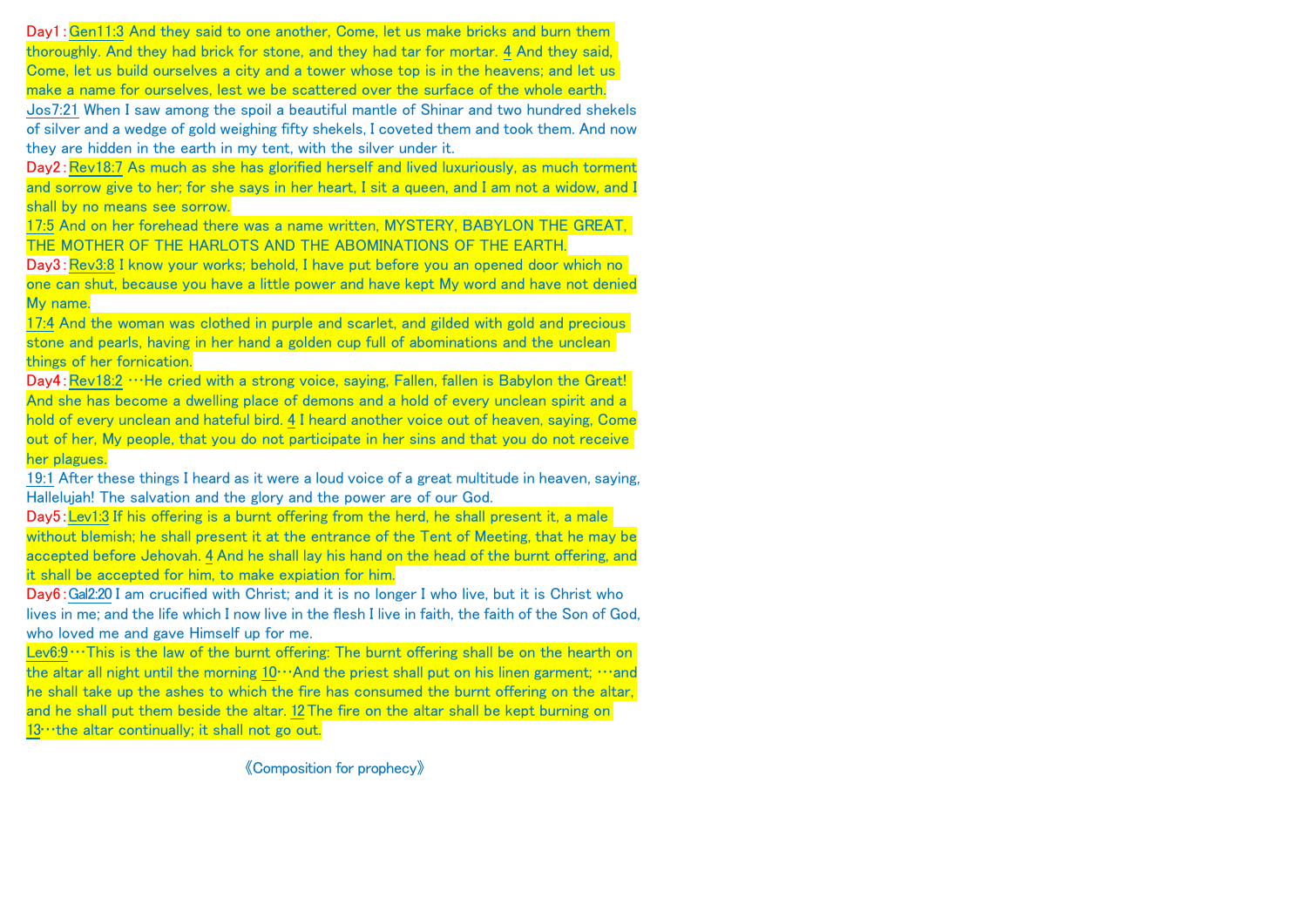Experience $(1)$ : Being saved from the principle of Babylon, hypocrisy and falsehood The first ones to commit sin in the New Testament after the church began...were Ananias and Sapphira....They lied to the Holy Spirit. They did not love the Lord very much, but they wanted to be looked upon as those who greatly loved the Lord. They were just pretending. They were not willing to offer everything cheerfully to God. Before man, however, they acted as if they had offered all. This is the Babylonian garment.

The principle of Babylon, therefore, is hypocrisy. There is no reality, yet people act as if there is in order to obtain glory from man. Here is a real danger to God's children—pretending to be spiritual. There is a great deal of spiritual behavior which is acted out in falsehood. It is put on as a veneer. Many long prayers are counterfeit; many prayerful tones are unreal.... Whenever we put on a garment which does not match our actual condition, we are in the principle of Babylon.

God's children do not know how much falsehood they have put on in order to receive glory from man. This is entirely opposite from the attitude of the bride. Everything done in falsehood is done in the principle of the harlot, not in the principle of the bride. It is a great matter for God's children to be delivered from pretending before man....If we set our sight upon man's glory and man's position in the church, we are participating in the sin of the Babylonian garment and the sin committed by Ananias and Sapphira. False consecration is sin, and false spirituality is also sin. True worship is in spirit and truthfulness. May God make us true men.

## For Young Working Saints

In Japanese culture, they pay too much attention to maintaining outside looking or appearance. Paying attention excessively to maintaining the appearance, may lead you to think too little about your inner reality and lead to falsehood, the principle of Babylon. For example, when a Japanese person tries to work with many other people as a project manager in his company, he tends to make a decision based on the precedents or the oppositions. Those items are important but not the essential element. As a result, he does not see the essence of the project, so he cannot take an innovative approach or cannot take an approach to focus on the essential element of the project.

If we study the success stories in the business, we see in most of the cases that the project leader took an innovative approach thinking outside of the precedents to create the new market and complete the project successfully.

For example, in the professional baseball, it has been a common sense until a few years ago that any baseball team cannot last long without investing a lot of money. However, Nippon Ham who won championship last year, Hiroshima who won the first place of the Central League two consecutive years, and DeNA who placed the third place in the league but won the Climax Series games, all have been successful in operating their own baseball club with less money. These baseball clubs have thought through how they can win the games and keep operating their business in the black without using a lot of money. Especially, DeNA and Hiroshima pay very low to their players in average, but become successful to win their games and to bring many fans to their games.

As a business person, you need to be saved from paying too much attention to the principles of Babylon, such as hypocrisy, falsehood, and maintaining appearance, both in your work in the office and in your service in the church. You should call upon the Lord's name, exercise your spirit, put your mind on the spirit, and pray this way: "Lord, Jesus. You extremely hate hypocrisy and falsehood. But when I live according to the Japanese culture, I pay too much attention to care the outward things unconsciously. As a result, by paying too much attention to avoid opposition against me, I get lost from essential point and am entering into a maze. Please save me from Japanese culture. Let me walk according to the spirit to be able to make an innovative approach catching the essence without following precedents. May I become an employee who live Christ and express His wisdom and power in the office. I pray in the Lord's name. Amen!"

## Experience $(2)$ : Deal with being halfway to overcome the principle of Babylon

God hates the principle of Babylon more than anything else. We must note in His presence how much of our being is still not absolute for Him. Anything which is halfway and not absolute is called Babylon. We need God to enlighten us so that in His light we may judge everything in us which is not absolute toward Him. Only when we judge ourselves in this way can we confess that we too hate the principle of Babylon. By His grace, may the Lord not allow us to speak any glory and honor outside of Christ. The Lord requires that we delight and seek to be one who is absolute, not one who is living in the principle of Babylon.

The burnt offering denotes Christ's being absolute for God's satisfaction. The way to satisfy God with sweetness, peace, and rest is to live a life that is absolutely for God. Since we cannot live such a life, we must take Christ as our burnt offering. We need to lay our hands on Him to indicate that we desire to be identified with Him, and to live the kind of life He lived on earth. Such a life includes being slaughtered, skinned, cut into pieces, and washed. By passing through all these processes, we shall have something to offer to God as our burnt offering—the very Christ whom we have experienced.

## For Junior and Senior High Students

You should listen to your teacher, parents, and classmates carefully, but not halfway. To listen seriously is not to gulp down anything. Instead, you listen to what they are saying carefully and discern. To listen to what people say, understand what they are saying, and decide whether to go along with them or not is the basis for building any good human relationship. One who listens halfway to what people say, one who does not listen closely to the end, will not be able to understand what they are talking about, hence cannot discern correctly. As a result, good relationship cannot be built up.

Train to listen firmly to the very end of what people say from your young age. This will bring you great profit in the things that follow.

- ⅰ) You'll be able To understand what the Bible says and fellowship with the Lord based on His Words. In many cases, when you read the Bible, you are reading according to your preconceived opinions and you cannot get the facts in the Bible. If it is so, you cannot fellowship with the Lord based on His Words because God's intention can't be conveyed to you.
- ⅱ) In the future when you get a job or study at graduate school, you will have to communicate well with your supervisor or guiding professor. If you can only communicate halfway, you can never become a competent person.
- iii)In the future you need to get married. Your spouse is your completion and helper. However, if you cannot communicate well with your spouse, not only you will not be complemented, but also you will consider your spouse a nuisance. In order to build up a healthy marriage life, you must always train yourself to listen carefully to what people say.

Whatever is halfway and not absolute, it is called Babylon. You need God to enlighten you so that in His light you may judge everything in you which is not absolute toward Him. Only when you judge yourself in this way can you confess that you too hate the principle of Babylon. By His grace, may the Lord not allow us to speak any glory and honor outside of Christ. May you live Christ, and to have a life that is absolute to God. Amen.